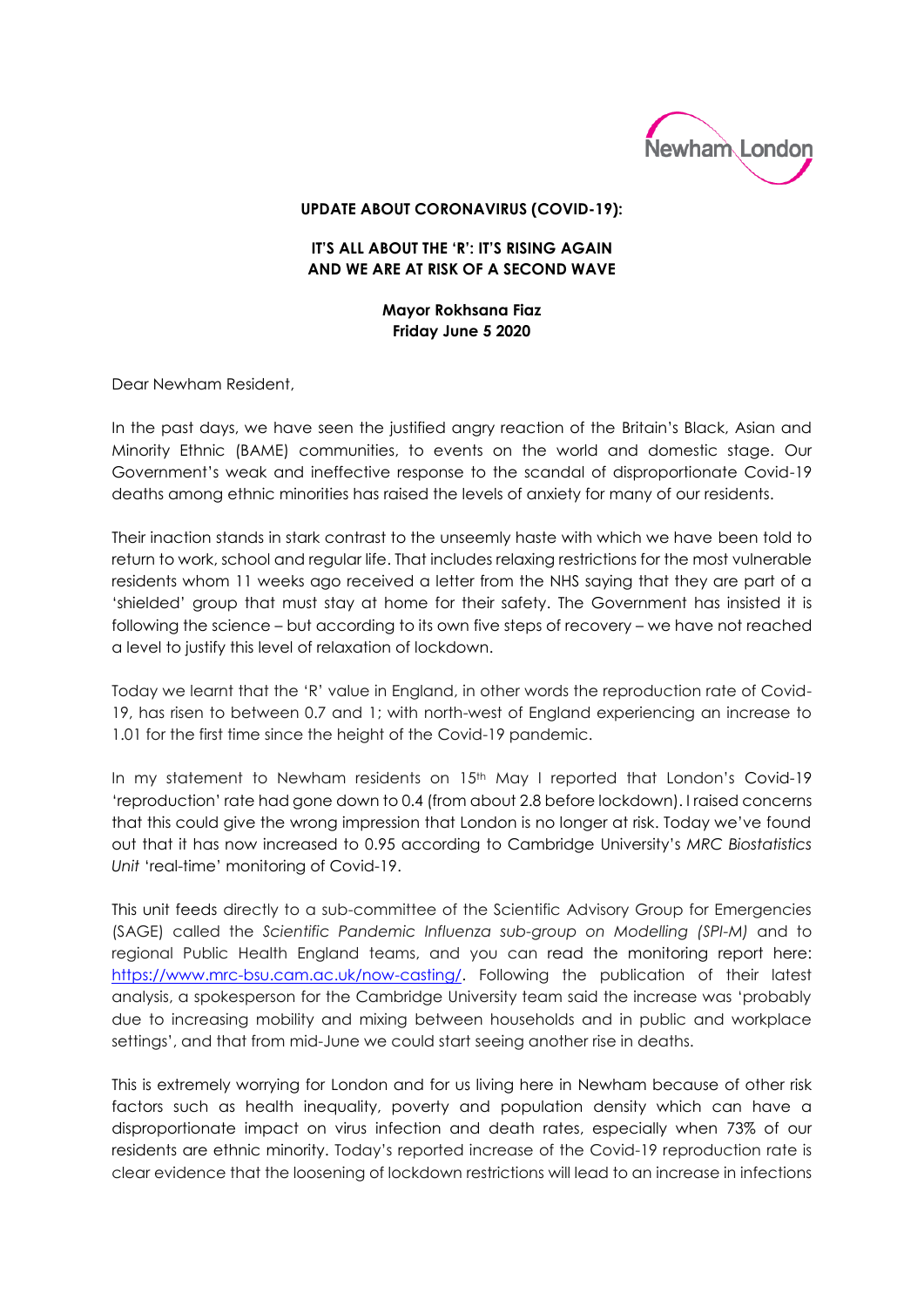and more deaths. That's why I support calls by leading scientific and medical experts who have called on the prime minister to establish a public inquiry to prepare for a second wave, otherwise many more people will die. You can read the letter here: <https://www.theguardian.com/world/2020/jun/05/covid-inquiry-vital-before-second-wave>

Tonight the UK's official toll of reported deaths after a positive Covid-19 test across all settings passed the horrifying 40,000 milestone, with Public Health England (PHE reporting that a total of 40,261 people have died in hospitals, care homes and in community settings, up by 357 since yesterday. Meanwhile, 283,331 people have been tested positive with Covid-19 in the UK (an increase of 1,650 since yesterday) and 27,099 are from London. Of these, 1,003 are from Newham (which is strange, because on Monday this figure was listed by PHE as being 1,005 and yesterday they listed 1,004).

Meanwhile, for the fourth night running, council buildings in Newham will turn purple in solidarity for George Floyd, the black African-American who died in Minnesota last week after being killed by police officers. The Council is also backing calls from the Labour Party, and many of our own residents, for an end to UK exports of anti-riot equipment to the United States. In a letter to the Government, Shadow Secretary of State for International Trade, Emily Thornberry said: *'…the UK has recently issued licenses for the export of a variety of riot control projectiles and equipment to the United States…. If there is any risk these projectiles and equipment being in used in the United States against peaceful, unarmed civilians, the government must act immediately to stop their export'.* 

Our stance on this is in line with our policy to oppose the international arms trade, including our commitment to oppose the annual arms trade air at the ExCeL centre in the Royal Docks.

The anger and concern about the institutionalised racism in the US has been mirrored here in the UK, where our young people in particular have been expressing their anger at the disproportionate 'criminalisation' of young people from ethnic minority communities. Here in Newham we have been working hard with our young people to build a better borough, where they can thrive and flourish. Throughout the pandemic, our Youth Empowerment division has kept its programme of activities going by switching online; and we've got an outreach team of youth workers meeting with young people at a social distance to give them advice and help. On Monday, I'll be speaking to a number of our young people through another Zoom chat, to talk about the killing of George Floyd, #BlackLivesMatter and what we are doing at the Council to tackle racism and racial inequality. If you are a young person in Newham, aged between 10 and 24 (or know one!), you can find out more and sign up here: [https://www.newham.gov.uk/DigitalYouthZones.](https://www.newham.gov.uk/DigitalYouthZones)

It is imperative that all decision makers take the voice of our young generation into account, we need to understand how they feel, what they need to feel safe and valued, and how we can deliver on the promise to make Newham the best place in country for children and young people to grow up.

On the subject of keeping in touch, yesterday we set up an online survey to gauge parents and carers' feelings about sending their children back in to school. I'm delighted we have had a great response so far. We really want as many parents and carers as possible to take part in this survey, because it will help us feedback information to our schools, to the Department for Education, and the Government about what parents and carers really feel about schools opening to more children.